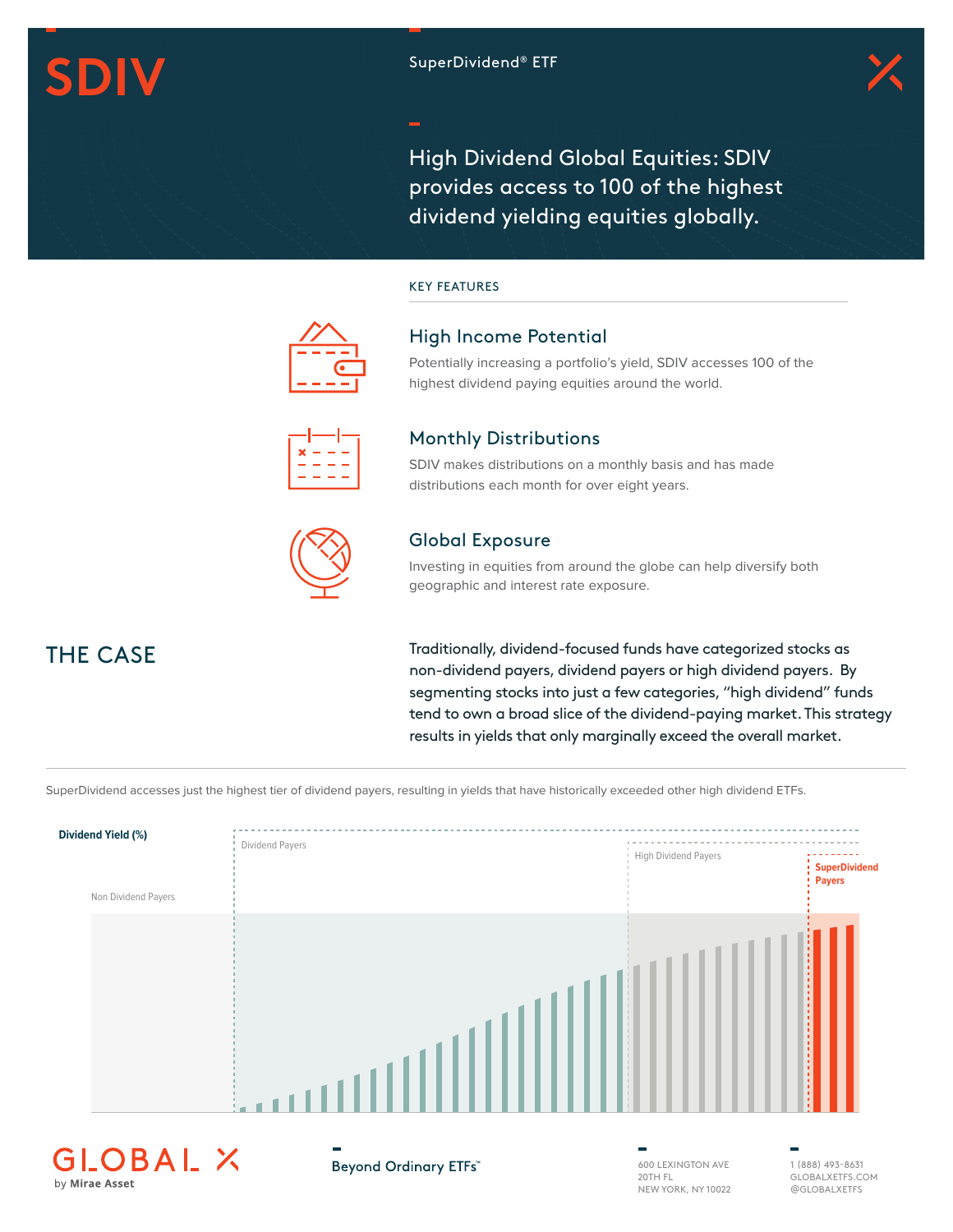

# HOW IT WORKS



For full index methodology, please visit the index provider's website at www.solactive.com



Beyond Ordinary ETFs"

600 LEXINGTON AVE 20TH FL NEW YORK, NY 10022

1 (888) 493-8631 GLOBALXETFS.COM @GLOBALXETFS